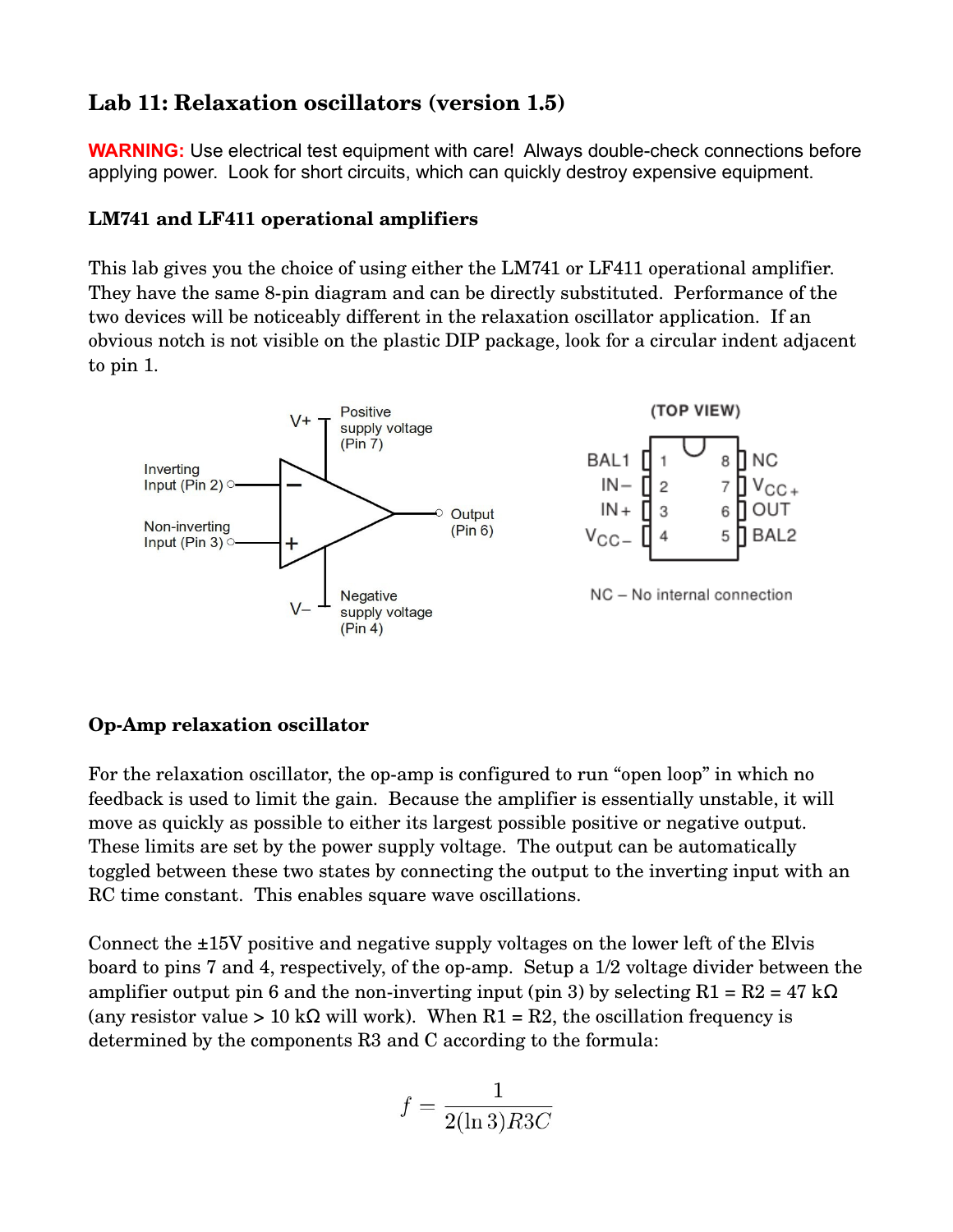

Select an assortment of resistor and capacitors to produce oscillations spanning four decades from 10 Hz – 100 kHz. Measure the component values with the Elvis DMM (avoid electrolytic capacitors) and get a minimum of one data point in each decade (> 4 data points total). Measure the oscillator output frequency on pin 6 using a calibrated scope probe and the stand-alone oscilloscope (do not use the Elvis scope). Be sure to have the scope on DC coupling. Record the square wave oscillation frequency for the various R3C time constants. It is also instructive to use the scope/scope probe to observe the capacitor charging and discharging at the inverting input. Unstable behavior may occur if the resistor or capacitor become too small  $\langle 1 \text{ k}\Omega \text{ or } 1 \text{ nF}$ , respectively).

As the oscillation frequency increases, the output will begin to deviate from an ideal square wave. The waveform will look like a symmetric trapezoid and then a triangle wave at even higher frequencies. This is caused by the slew rate limitations of the opamp (see Lab 9). The slew rate is measured by the slope of the rising or falling edge of the oscillator waveform. Record the slope in units of Volts/µsec for one of the oscillator configurations. Include the measured slew rate in your writeup. Plot the measured frequencies vs  $1/(R3C)$  using a log-log graph. Compare this to theory by adding a curve depicting the above equation.

#### **The 555 timer chip**

The 555 timer is a popular, versatile analog integrated circuit. Here it will be used to construct a relaxation oscillator. The oscillation frequency is given by:

$$
f = \frac{1.44}{(R1 + 2R2)C}
$$

and the duty cycle is:

Duty cycle: 
$$
\frac{R1 + R2}{R1 + 2R2}
$$

Construct a 555 oscillator circuit using the following diagrams as a guide. A 5V power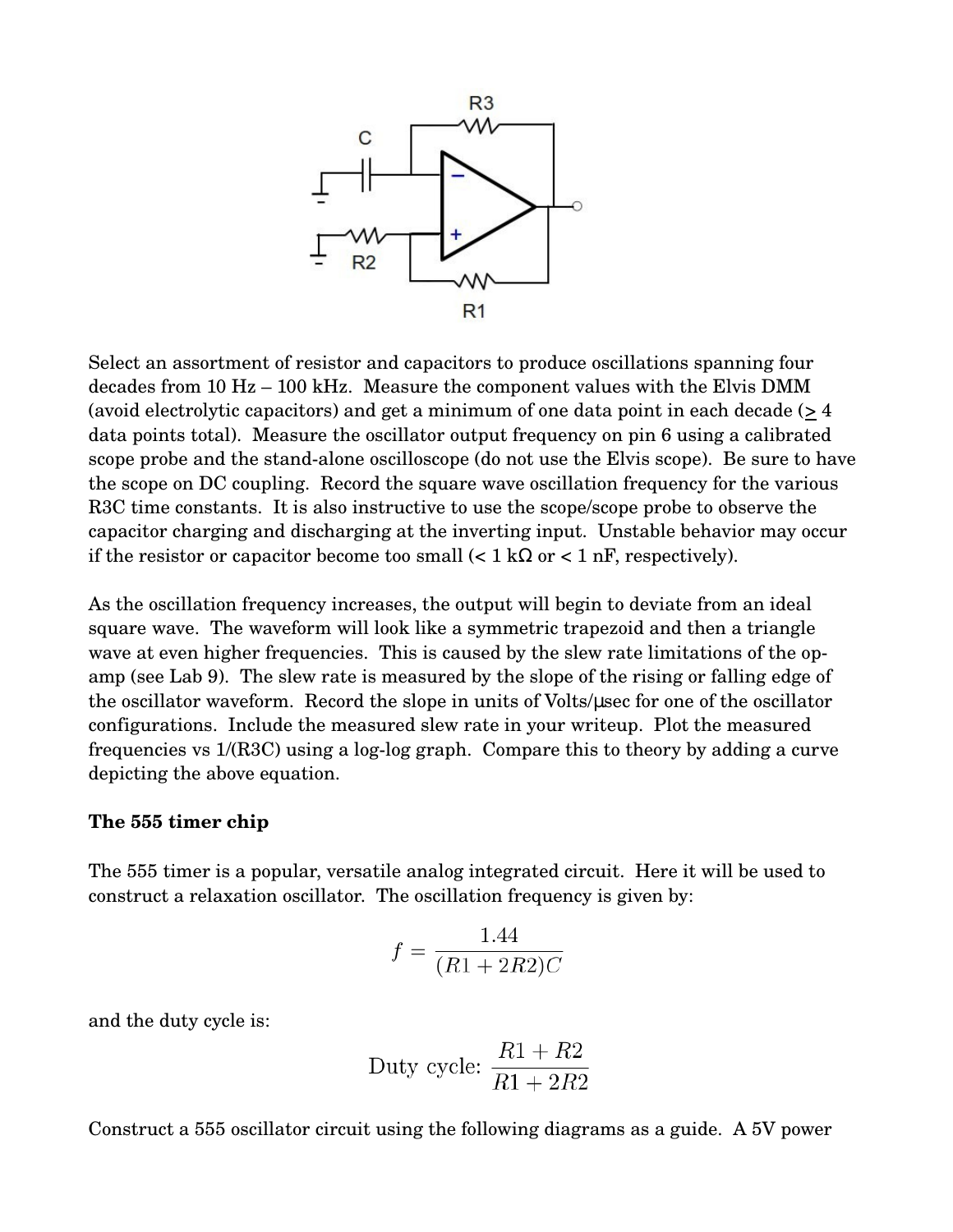supply is available on the lower-left of the Elvis board. It will be convenient to run long jumper wires from pins 6 and 7 to an uncluttered area of the breadboard to allow easy component substitution.



For the following measurements, fix the value of  $R1 = 1$  k $\Omega$  and choose values of R2 at least an order of magnitude larger to keep the duty cycle close to 50%. Adjust values of  $R2$  and C to produce oscillation frequencies over the a four decade span  $(10-100 \text{ kHz})$  as done above. As above, avoid making R2 and C too small. Observe the waveform at the output pin 3 using the scope (DC coupling) and scope probe. Only 1 data point per decade is needed. Graph the measured frequency vs 1/(R2C) and compare to a curve using the above frequency formula.

Next, fix R2 and C at any convenient values and increase R1 (> 1 k $\Omega$ ) to change the duty cycle. Record the percentage duty cycle for several R1 values until >90% is reached. There may be a scope measurement function for this. Graph the duty cycle data as a function of R1 and compare to the model described by the above equation.

The voltage on pin 5 of the 555 can be adjusted to produce a voltage controlled oscillator. Remove the 10 nF capacitor and connect pin 5 to the Elvis board positive (+) variable power supply located on pins 48; be sure to also connect the circuit ground on pin 49.